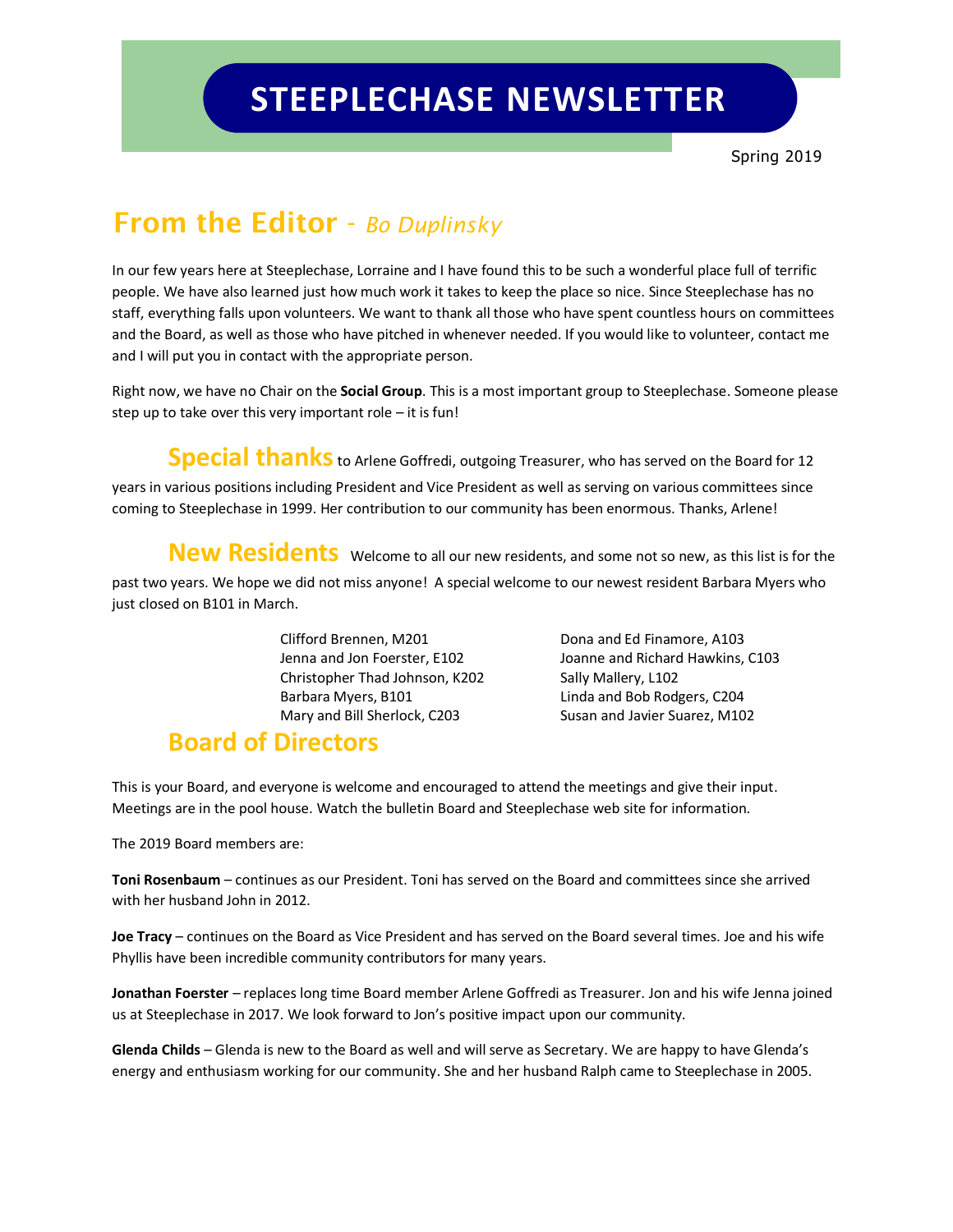# STEEPLECHASE NEWSLETTER

**Ron Connelly** – is no stranger to the Board having served for 13 years including as past President and Vice President. We are happy to have his experienced input on the Board. He and his wife Elizabeth are obviously longtime residents of our community.

Upcoming Board meetings are: April 23 and May 28.

#### **From the President –** *Toni Rosenbaum*

*"The greatness of a community is most accurately measured by the compassionate actions of its members." (Coretta Scott King)*

Since 2012, I have lived at Steeplechase with my husband, John. It took a while to meet our neighbors, make new friends, and get involved in the community. As we became involved in the Landscape Committee, the Building and Maintenance Committee, cable TV issues, and the Board of Directors, a true sense of community here emerged for us.

Now serving as President of the Board of Directors I am feeling grateful for my friends and neighbors who have volunteered to help the community. Understandably, not everyone wishes to serve on the Board. However, there are many other ways to contribute. For example, recently Bo Duplinsky volunteered to revive the latent newsletter and to join the Landscape Committee. Other new volunteers are found in this issue. In March we enjoyed a wellattended St Patrick's social, hosted and organized by Deb and Jim Finamore. In February, Dona and Ed Finamore organized a social.

The Building and Maintenance Committee, (Len Hook, Galen Ausloos, Rick Elnes, Glenn Ruoff) seem to discover chores almost daily! And, they get it done with little fanfare. Did you notice that new bulletin Board Plexiglas? How about the bent fence at the pool? The broken front fence slat out front? How about those burned out light bulbs? A former resident, Randy Sparrazza, even helped people replace their smoke alarms! These things we take for granted don't fix themselves.

For years, the Landscape Committee has provided us with plant replacement, tree pruning (remember Hurricane Irma when we had no fallen trees?), and irrigation services by communicating with our landscape contractors. I learned much from Linda Reed, Ann Goodnight, Nancy Amos, and others.

As I ponder how to wrap this up, I'm reminded of something my mother repeatedly said to us three kids while growing up:

*"No one is good at everything, but everyone is good at something."*

What are you good at that can contribute to our Steeplechase community?

*Toni Rosenbaum, President, Board of Directors, [amr9@cornell.edu](mailto:amr9@cornell.edu), 239-234-6017*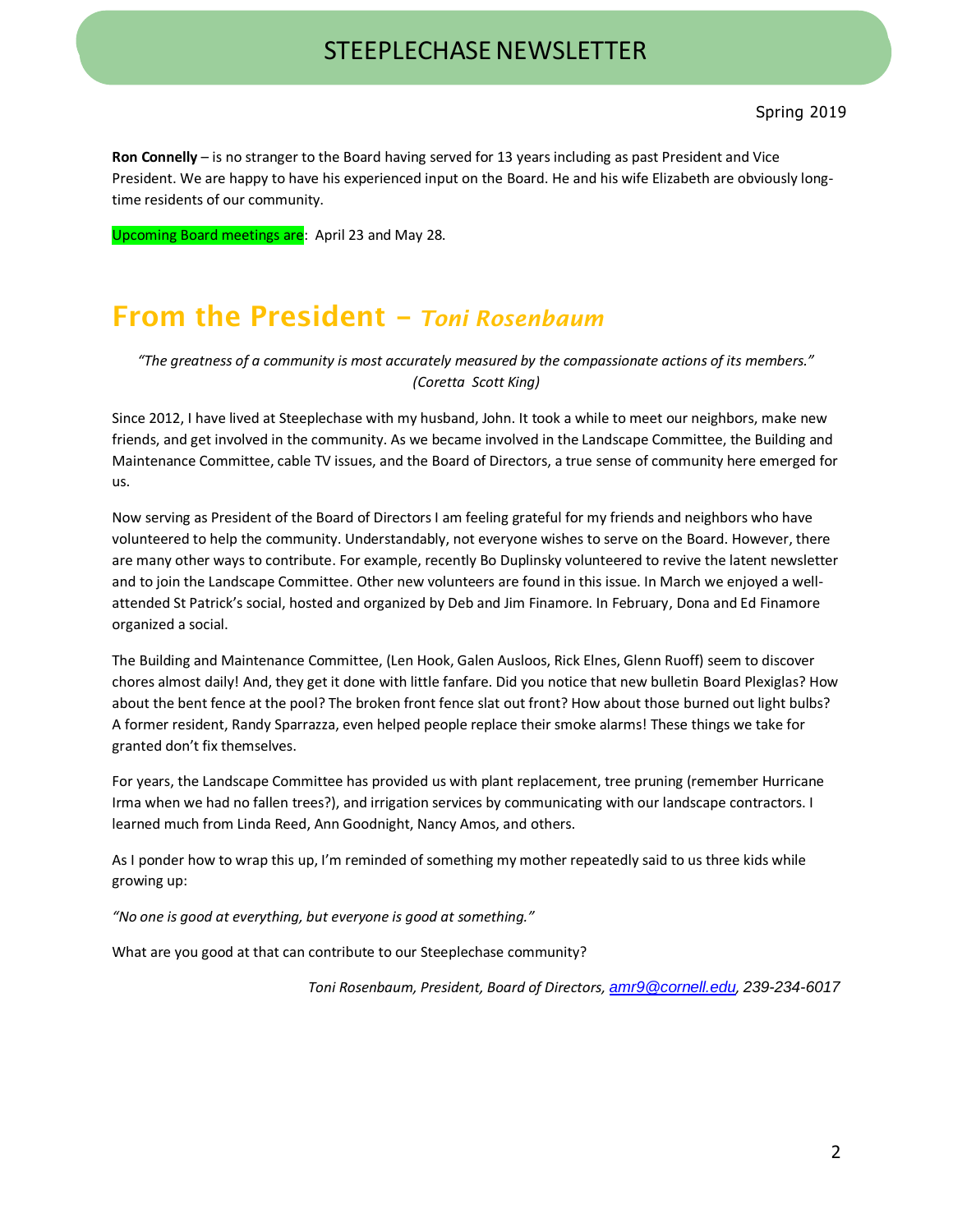#### STEEPLECHASE NEWSLETTER

#### **From the Treasurer –** *Jon Foerste*<sup>r</sup>

Hi everyone from your new Board Treasurer. I'm really excited to be helping continue Steeplechase's tradition of being one of the best condo communities in Naples.

Just a little bit about me for anyone whom I haven't met. My wife, Jenna, and have I lived in E102 since December 2017, when I convinced her that it was totally reasonable for 30-somethings to downsize to a condo from a singlefamily house. We have loved our time here.

I work for Humane Society Naples as the Director of Community Affairs. Jenna is the Director of Government Relations for the Greater Naples Chamber of Commerce. And we have a cute fluffy dog, Max.

On to the finances. We are in really good shape as a community thanks to our Board's prudent fiscal management both in terms of expenses and in terms of condo fees. We have been lucky to not have increases for the past few years until this year and the hope is that won't be a trend.

Part of the reason for the increase was to cover up gaps left by a few units that went into foreclosure. As is typical in these cases, the former owners left owing significant amounts of maintenance fees and late fees. Connected to that we incurred legal fees. We don't have much hope of being able to recoup those expenses. Thankfully, once the properties are bank owned, the banks are responsible for paying the maintenance. Also, after our Hurricane Irma assessment, additional repairs were necessary.

We are covering the rest of the gap by reducing our landscaping budget for the year. Hopefully we will be able to restore that in the future.

Please let me know if you have any questions. My email is [jonfoerster@gmail.com](mailto:jonfoerster@gmail.com)

### **Building and Maintenance Committee**

#### *Reported by Len Hook*

Committee: Co-chair Len Hook, Co-chair Rick Elnes, Galen Ausloos, Glenn Ruoff, George Sworin Under the Board's direction, focus was on categories: Safety, asset preservation and cleanliness.

#### **Safety**

All sidewalks and driveways were power washed by Blastmasters with a chlorine solution to remove any mold that could cause slipping or respiratory concerns.

Egg rock was filled in by Greenscapes at significant recessed areas along sides of driveways and walkways, attached to the driveway, that may cause step-off, or fall-off of individuals accessing their autos.

All walkways and driveways on the property were surveyed for possible tripping hazards, and those areas ground to acceptable standards or the concrete replaced; work completed by Advanced Concrete.

Gutter and downspout changes, as well as a new concrete step at entrance to D101, were addressed to prevent water build-up and possible resident falls.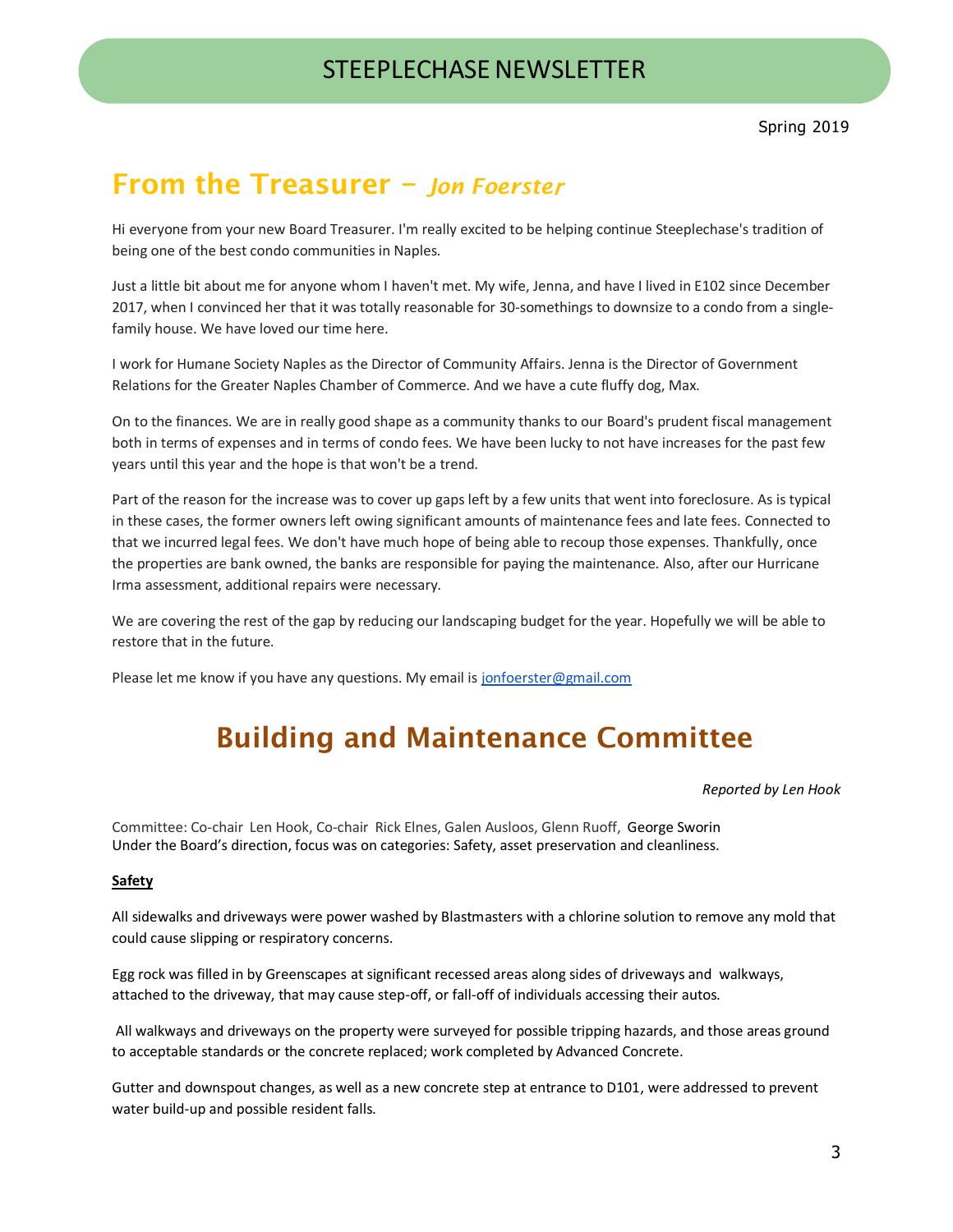#### Spring 2019

Stainless steel "Dog Tags" were purchased for identification of incoming water valves for each unit and are in the process of being installed. Tags have unit number and address. Each owner is asked to ID their valve with marking pen in the process.

Note: It is strongly recommended that all owners periodically review Maintenance of High-Risk Components, under Forms, on Steeplechase Website. There have been occurrences of smoke detectors and water heaters over 10 years old that should have been replaced.

#### **Asset Preservation**

Major flashing corrosion on upper windows above the garage was discovered and investigated for correction. Up to 36 flashings are being repaired by B&B Bldg. Services. Metal ledge cornerbead is being cut out, combinations of new casings, polyurethane caulk, and modified elastomeric sealer bead is being installed, to prevent water leakage into wooden structure.

Stucco was repaired by B&B at new electrical panel on side E101.

The outer fence along Kings Lake Blvd was repaired by the Committee by adding new 8 ft plastic panels where missing or broken from Irma.

A new Irrigation pump was installed by Golden Gate Well Drilling. The old one failed after about 7 years in service.

Pool fence gates and adjacent aluminum fence panels were sanded down and repainted by the Committee. Also, the Committee repaired fence panels that were damaged during Irma.

Dumpster doors were cleaned, sanded, and painted by the Committee.

Steeplechase Maintenance and Systems Manual is being developed and assembled by the Committee and John Rosenbaum. The first draft has been reviewed and is in the process of being word-processed. It covers most important areas of operation and repairs on the Steeplechase property, a knowledge & fact-based document.

#### **Cleanliness**

B&B was contracted to provide rust stain cleaning from all buildings and outer fence areas. Rust builds up over time from irrigation system overspray, which is heavy in iron. The Committee did other areas around the pool, signs, and electrical boxes. This needs to be done annually to keep property in pristine condition.

#### **Landscape News**

*Reported by Linda Reed, Chair* 

Committee members: Bo Duplinsky, Len Hook, Smitty Howarth, Carol Vietch

With our budget cuts this year, we will not be doing any major projects. Instead, we will be simply replacing declining or dead plants. We did replace the old hibiscus hedge on the north and south sides of the pool. It is a different variety and seems to be thriving. The entrance to Steeplechase will have new annuals planted this summer and again in the fall.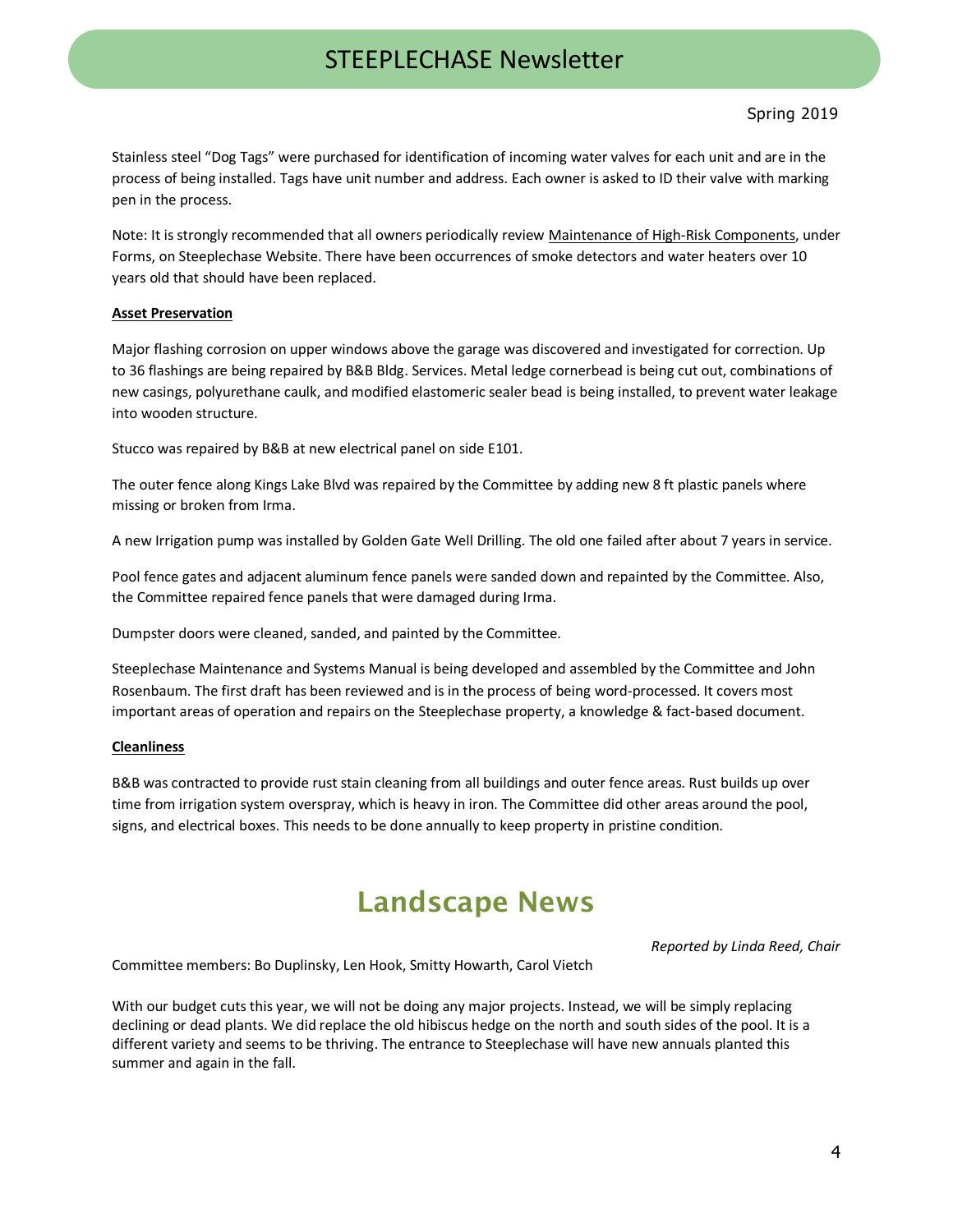This is the year that the hardwoods will be trimmed. We do this every three years before we get into hurricane season. This is done to open the canopy, so it allows wind to flow freely through. This preventative measure was a big factor in the very minor damage we incurred during Irma.

Greenscapes is our landscaping contractor. They mow our property and remove debris. This occurs weekly from April to early November and every other week from November to March. Crews edge driveways and our road, trim plant material including trees under 12 ft tall monthly, fertilize turf, weed, apply pest control material, and maintain our irrigation system. They perform an irrigation audit monthly, checking timing and equipment.

Every other month the Chair of the Landscape Committee walks through the entire property with a Client Representative of Greenscapes, our landscape contractor. Prior to that scheduled meeting, the Chair reviews the entire property, noticing declining plant material and "volunteer" plants (those we don't plant but which arrive via nature). Plant maintenance and replacement is then submitted to the Board in the form of proposals from Greenscapes. Those proposals include the location of the proposed work, the plant material, and the cost. The Board either approves or declines the proposals.

> **!!! If you want to report a landscape or irrigation issue, please contact Linda Reed, Chair, Landscape Committee at**  [lreed5373@yahoo.com](mailto:lreed5373@yahoo.com) **or 402-890-5010. If unavailable, contact another member of the Landscape Committee. Please do NOT call Greenscapes or Guardian Property Management.**

### **Pool Happenings**

*Reported by Ralph Childs, Co-Chair*

Pool Committee: Pat Hueter, Co-Chair, Arlene Goffredi, Carole Veitch

The spa's geo-thermal unit (heater) sprung a leak inside the enclosure thereby causing the spa to be closed for several days. In the pump room a leak was discovered on the spa booster pump, which was repaired the same day. Another leak was noticed, also in the pump room, near the pool's circulating pump caused by a crack in the pvc. A large section of pvc plumbing had to be replaced to address that leak. Finally, a small adjustment was made to address the pool's water level. Based on professional input the ideal level should be in the middle of the skimmer's inlet.

As of this writing, pool/spa operations are in good shape.

Please remember to return chairs to their original location and wind down and secure the umbrellas before you leave the pool area.

I want to extend my gratitude and thanks to everyone that has kept me informed of pool/spa issues.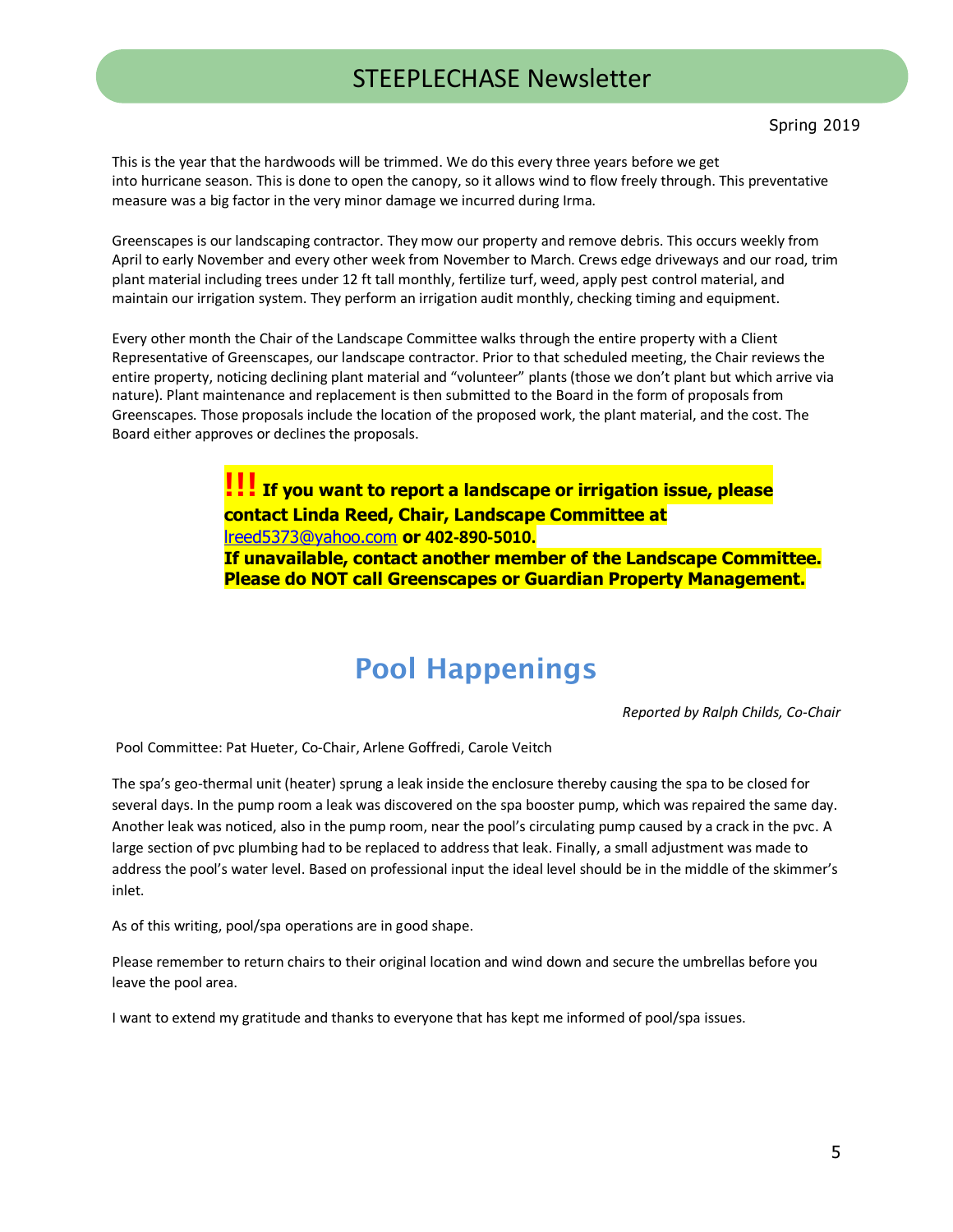Spring 2019

### **EMERGENCY** COMMITTEE

*Submitted by Linda Reed, Chair* 

Committee members Linda Reed, Chair (402.890.5010), Arlene Goffredi (239.537.5895), Galen Ausloos (239.348.2587)

An example of an emergency is a hurricane warning, including an evacuation advisory or mandate from Collier County officials.

Committee members are volunteers to help in an emergency and are not obligated to stay here during an emergency.

During an emergency keep in mind that communication is often difficult, as power and cell phone service is often interrupted. The Association will get a blast email out regarding the status of the development as soon as possible.

Please keep in mind that neither the Board, nor any individual, is responsible for your unit. Nor can they ensure that things go as you would like during an emergency. Everyone helping is doing so as a volunteer.

If you are in residence when a storm or other emergency is forecast, please inform one of the Committee members at the numbers above if you plan to leave or stay in anticipation of the emergency.

If a storm is forecast, please help move the pool furniture into the clubhouse without anyone formally organizing it. We all have a vested interest in protecting our commonly owned items from damage.

### **Social Schedule**

#### **DATES**

**Except the monthly ladies' brown bag lunches, no events are scheduled because we need volunteers – there are group members but no leader to schedule and organize. But keep your eyes on the bulletin Board and the calendar on line! Certainly, there will be events upcoming.**

#### **Volunteer today!!!!**

**The dates for Steeplechase social events are posted on both the Web site and the mail kiosk bulletin Board. Check the bulletin Board at the mail kiosk for all the dates. Join us!**